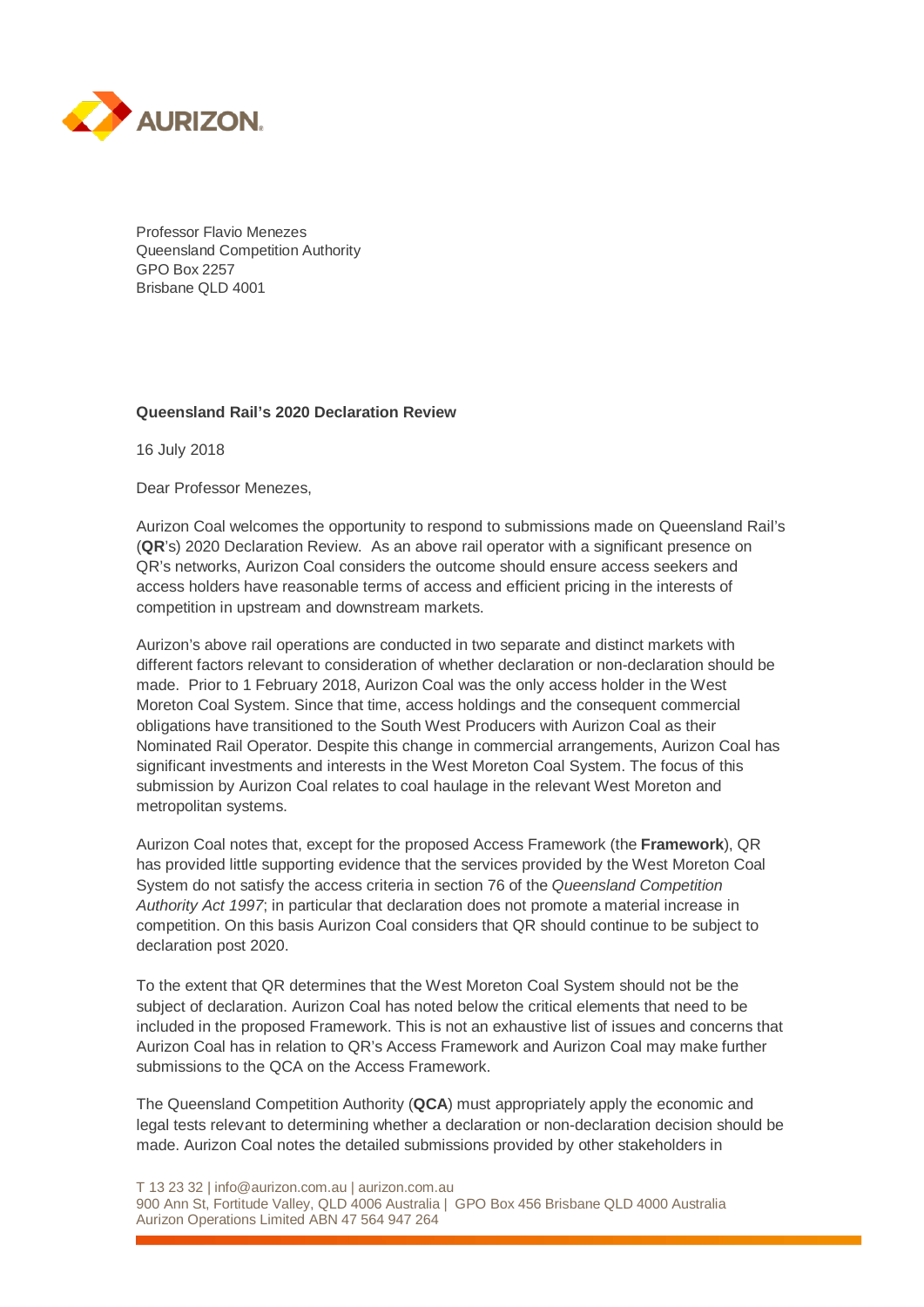response to the Declaration Review and considers the detail in those submissions provides an appropriate reference point for the QCA to assess QR's submission.

# **Impacts on Competition in the Downstream Rail Haulage Market**

Aurizon Coal acknowledges comments from QR that it does not have commercial interests in upstream or downstream markets and therefore has no commercial incentives to not provide access to the currently declared services for the purpose of reducing competition in the rail haulage market. However, the services provided by the West Moreton Coal System fundamentally differ from those provided in the Hunter Valley Coal Network and the Central Queensland Rail Network which operate with economies of scale and utilise modern engineering equivalents.

Whilst QR does not have the incentive to foreclose competition in the downstream rail haulage market, it does have the ability to severely impact the efficiency and competitiveness of that market. In particular, the risk that QR will make material pricing errors in the West Moreton Coal System can have a material effect on the efficient utilisation of, and investment in, that system with consequential effects on competition in the rail haulage market. Under the proposed Framework, QR would have the ability to price up to what the market could bear, without appropriate protections for reasonable and fair terms of access. In addition, the proposed Framework provides no guarantee that the service provided by QR (including reliability and performance) would be commensurate with any pricing position adopted by QR in the determination of floor and ceiling pricing.

QR has indicated that it does not support the QCA's prior determinations on the valuation of the assets comprising the West Moreton Coal System or the allocation of costs between coal and non-coal services. Furthermore, the Framework excludes any reference to this valuation and simply allows for the negotiation of prices between floor and ceiling limit, with the ceiling determined by a Depreciated Optimised Replacement Cost. Aurizon Coal has concerns with the extent to which a commercial arbitrator will have the expertise to make such a determination and that the exclusion of this reference to the established asset values is to allow for a material uplift in the conceivable ceiling price (as distinct from earning a reasonable commercial return on invested capital).

This raises the potential for increased and potentially uncapped access charges under the Framework that could materially erode rail operator margins as relevant stakeholders look to absorb those increased costs. This substantially undermines investment incentives in the rail haulage market and has the potential to deprive users of the West Moreton Coal System of efficiency benefits from increased above rail productivity that investment in innovation and technology would provide. This is compounded in the South West system by the fact that road is not a substitute for rail in coal services and it is noted that the associated port facilities have significant investment based on the fact rail is the assumed mode of transport.

Having regard to all above factors, Aurizon Coal submits that:

- Access on reasonable terms as a result of declaration would promote a material increase in competition in the market for rail haulage in the West Moreton Coal System; and
- There are no substitutes for the facility comprising the West Moreton Coal System, including the metropolitan rail corridor from Rosewood to the Port of Brisbane, and there is existing capacity within the facility to provide for the total foreseeable demand over at least the 2020 DAU period.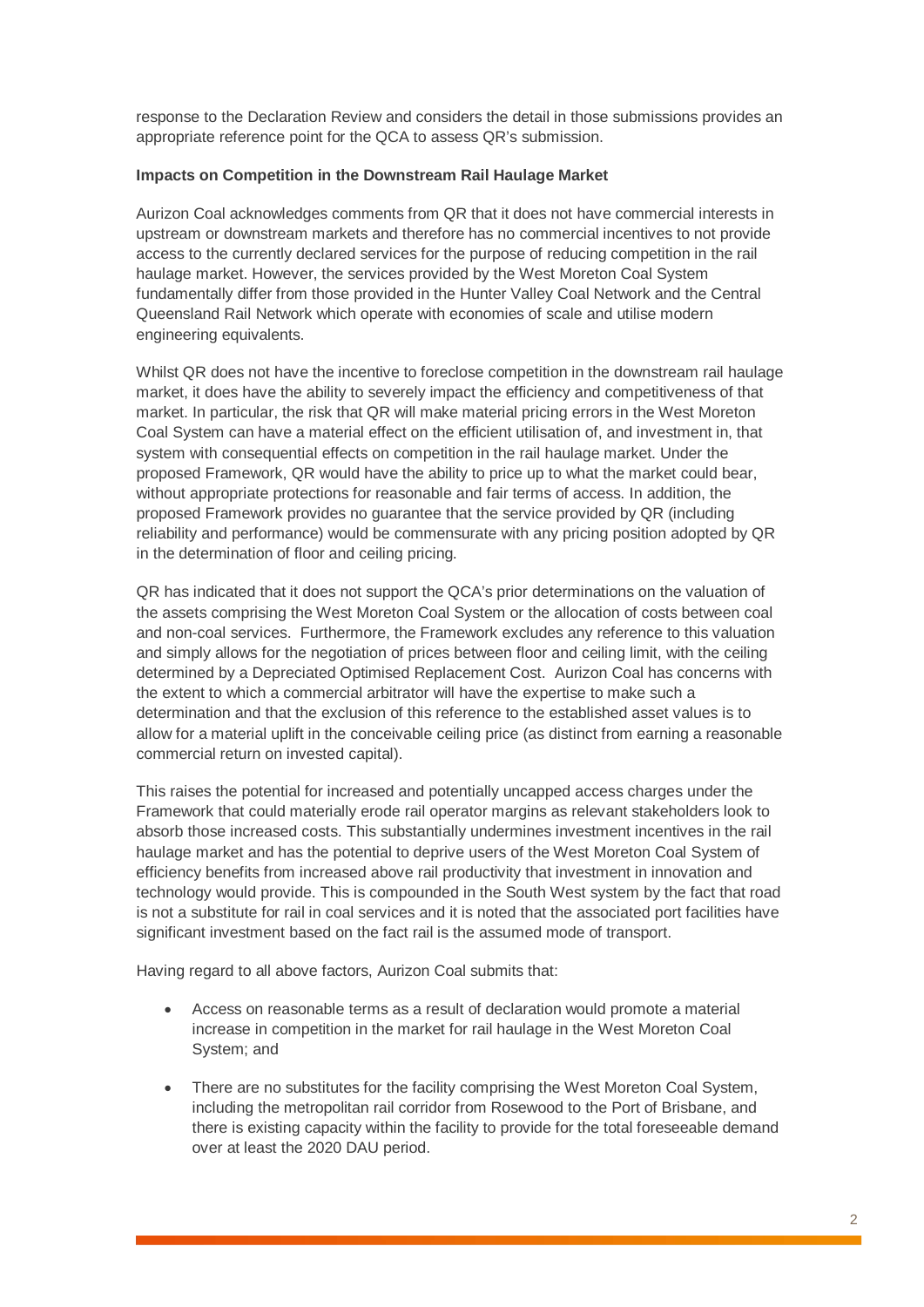# **Certainty of Ongoing Application and Fair and Reasonable Terms of Access**

To the extent the QCA determines that all or part of the QR Declared Service should no longer be declared, Aurizon Coal considers two critical factors absent from the proposed Framework, namely, the inclusion of a fairness and reasonableness principle; and sufficient certainty that the proposed Access Framework will remain in place and not be amended by QR to the detriment of access seekers, access holders and operators.

Aurizon Coal notes the submission of 31 May 2018 by the South-West Producers, in particular, the points highlighted in section 6.5 regarding the potential pricing outcomes in the event of a non-declaration decision. These points are particularly relevant in the absence of a fairness and reasonableness principle in QR's proposed Framework.

Any proposed Framework should include a principle of fairness and reasonableness particularly in the determination of access prices. This will be particularly relevant to the extent there is a need for commercial arbitration under the proposed Framework and it would be necessary for the arbitrator to determine an access price between floor and ceiling limits.

Aurizon Coal notes that access on reasonable terms is a fundamental premise of the declaration criteria and inclusion of this principle in the proposed Framework is appropriate and necessary given its inclusion is compatible with the arbitration outcomes that would be expected to be obtained in the case it continues to be a Declared Service.

Additionally, QR has a wide scope to amend the terms of the Framework within the term and Aurizon Coal has significant concerns that this latitude does not provide requisite regulatory certainty and undermines investment incentives of operators. The only option available to access holders and operators to challenge amendments made by QR is to start legal proceedings. This is ineffective considering the time and investment required to mount such proceedings.

# **Interaction of West Moreton Coal System with passenger services**

The interaction of the coal carrying services with high volume and frequency passenger services also operating on the shared corridors in the West Moreton and Metropolitan networks introduces an element of complexity that is not present in the other QR networks. Government and political pressure and the interaction with bulk and freight services cannot be underestimated when considering the forward-looking decisions of network providers.

In this respect, Aurizon Coal considers the recent introduction of new passenger timetables in the NSW metropolitan rail lines to be instructive of the issues that confront relevant stakeholders when there is pressure to deliver additional services to constituents. The introduction of a revised timetable combined with a revised operations protocol has dramatically impacted the freight industry in NSW and introduced a level of uncertainty that it difficult to assess for freight haulage presently and in the future.

# **Conclusion**

In conclusion, Aurizon Coal submits that the West Moreton Coal System (including metropolitan rail corridor from Rosewood to the Port of Brisbane) should remain declared having regard to the relevant access criteria in the QCA Act.

In the event the QCA determines that the QR Declared Service should no longer be declared, the Framework as proposed by QR would need to, *at a minimum*, be amended to include a fairness and reasonableness principle and seek to limit the scope of QR's ability to amend the